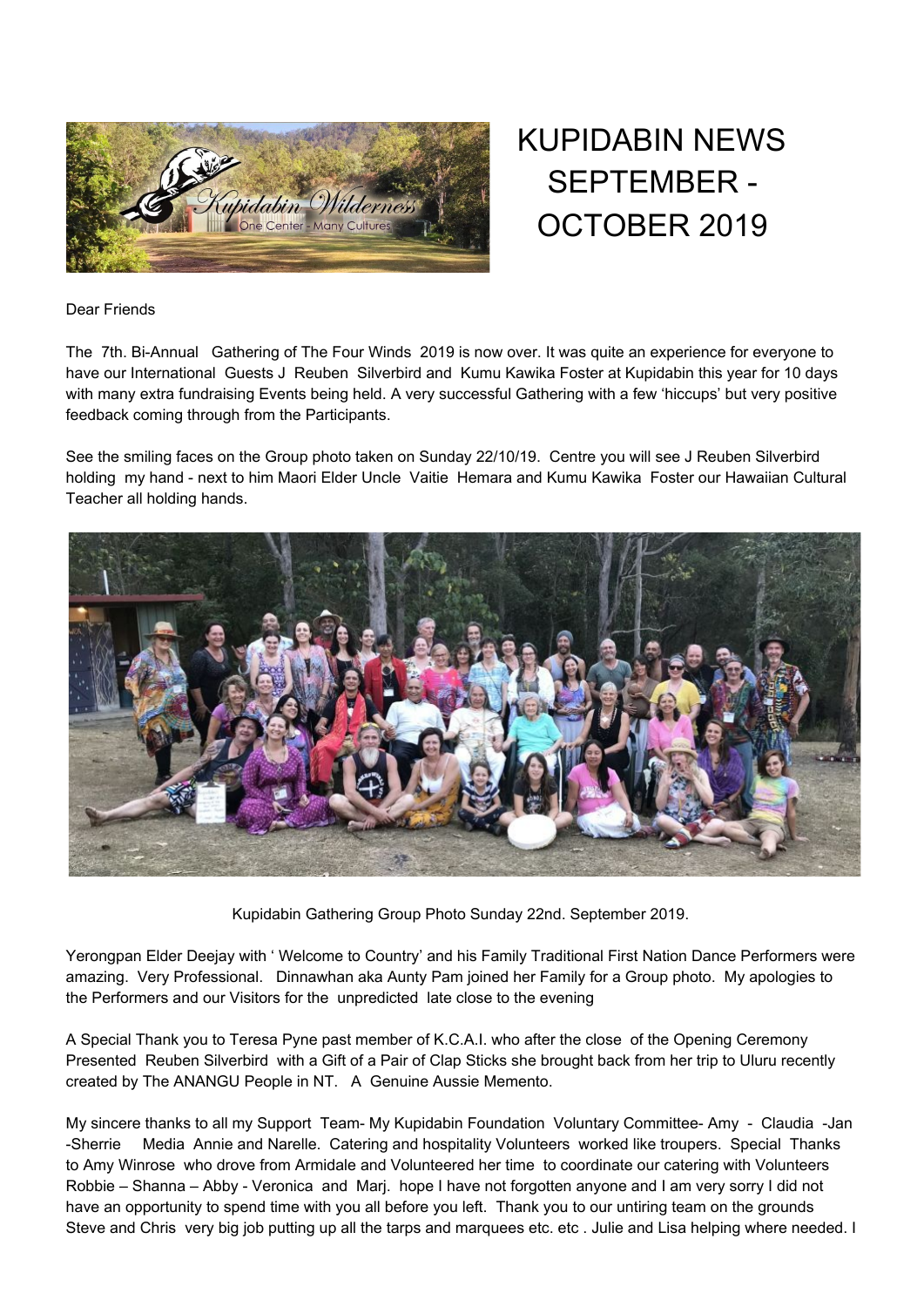must not forget our Special Raffle Ticket Seller Michael (Amy's Partner – new to Kupidabin) also John the People Mover Driver until the PM RAN OUT OF POWER!!!!! Also our Gratitude to Mankind Elders Paul Carney and his Team who volunteered to direct Parking on Friday Night. Many Thanks –You were Great.

A very Special Thank you to our Sponsors for the Gathering , Our Opening Ceremony Performers and Workshop Facilitators. All your donations for our fundraising Auction were very much appreciated raising \$1,722.00 for Kupidabin's BUILDING Fund. The large painting of an Eagle in Flight was donated by Colin Hui Tong Past President of K.C.A.I. – BID ON BY Jan McCluskey who donated it to Kupidabin Art Gallery Thank you Colin and Jan.

The Raffle of the Native American Medicine Drum donated by Des and Maureen and made by Tracy Brumby Cameron with great depth of feeling for the intended recipient raised \$385.00 The winning ticket drawn at the Auction was won with a joint ticket bought by Sherrie McLean (my daughter) and her Partner Chris Johnstone they in turn donated the drum to Jai Hennig a disabled man who attended the Gathering all weekend with his Father and very much wanted to win the drum. This was a very emotional moment. If anyone has a photo I would love to see it.? Jai's disability was caused by being hit by a car when he was 10 years old. He made a very big impression on everyone. While we are still on the subject of the Auction I have a Mystery to solve.!! While checking the Art Gallery after the Gathering I was amazed to see a 'Beautiful Black Feathered Mandala with a magnificent Face of a Wolf imprint . How did it get there? Was it intended for the Auction or was it a donation to the Art Gallery and wants to be hung there.? Will the owner of this beautiful Mandala please call me 0402 092 741.

The Gathering also brought forward exciting discussions about new Events and workshops to be held at Kupidabin in 2020.

We are very happy to have Kumu Kawika Foster wanting to stay on and hold his teaching classes at Kupidabin.

## A message from Kumu Kawika

Aloha Everyone,

I'm Kumu Kawika Foster. A Traditional Cultural Healer and Teacher from Hawaii.

It has been a pleasure meeting Maureen Pickstone and her family here at the Kupidabin Multi Cultural Centre. With everything that's been happening here there has been multiple opportunities for me to continue my sharing and I look forward to teaching Hula, Lomi Lomi and Ho'oponopono.

This is a great opportunity in this beautiful space to continue sharing the Traditions, Practices, Knowledge and Wisdom of Hawaii here in Brisbane.

It is my great pleasure to be able to offer hula classes every Sunday starting November 10 for the month of November and December. I would also like to announce that I'll be hosting private sessions in Lomi Lomi and Ho'oponopono. There will also be weekly Gatherings of Ho'oponopono for MEN, WOMEN and LGBTQ communities.

Ho'oponopono is a process of 'making things right' and finding Forgiveness. In private sessions we move through the process and make sure that everything is free and clear.

In Lomilomi- Hawaiian body work, discover the healing to touch. Hula is a dance form and it's also a prayer so that every time you dance you're communicating with the universe. I will be offering these cultural practices and more here at the Kupidabin cultural centre with my great host and guide Maureen Pickstone, If you're interested please make contact with us. Send us a phone call or text message at 0491617055 I'm looking forward to seeing everyone in November and December.

Mahalo,

Kumu Kawika

International Day of Peace Saturday 21st we were honoured to have attend 3 Members of the Brisbane World Peace Organization who were quite impressed.- Following the beautiful Peace Fire we decided it was time to light our Fire again every month on the 7th. at 7pm (unless we have a fire ban) Next ceremony Thursday 7th. November. Candles will be lit in the Cultural Centre if weather conditions are unsuitable for a fire outdoors. Bring your Medicine drums for a little session.

Following the Gathering Jan and I had a meeting with Shivillah Dharma and Mirabai who stayed on for the October Peace Fire. Gathering Participants will remember Shivillah.